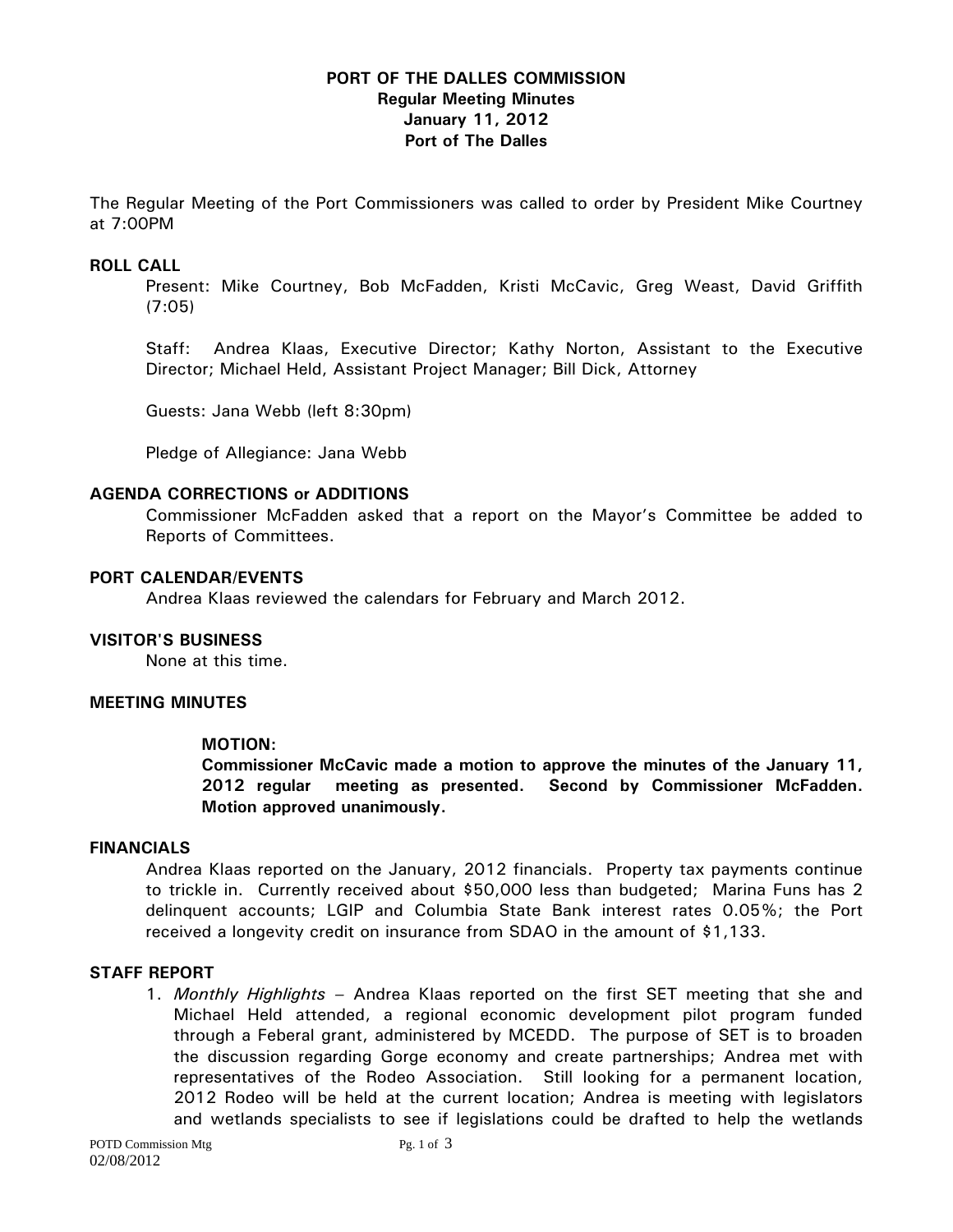situation. The wetlands legislation did not get a hearing during the current session. SDL has begun discussions to address some of what was in the proposed legislation; Andrea attended a meeting at CGCC to talk about Science, Technology, Engineering and Math (STEM). The company that spoke said their biggest challenge is finding employees with the hands on skills; Griffith Motors open house a nice event; Andrea, Commissioner McFadden, and Commissioner Weast are attending Community Outreach Team meetings.

2. *Marina Loan –* Staff reported that the current SPWTF loan is for 13 yrs @ 4.76% interest, annual payment \$10,250, interest over life of loan \$35,654, total owed including interest \$133,250. Staff recommendation: use General/Port Development funds to pay off SPWTF loan. Have the Marina fund repay the loan to the General/Port Development funds. Loan terms: 10 yrs @ 3% interest, estimated annual payment \$11,442, interest over term of loan estimated at \$16,815, total estimated debt service, including interest, \$114,411.

> **MOTION: Commissioner Weast made a motion to approve the staff recommendation to pay off the SPWTF loan with General/Port Development funds and then have the Marina fund repay the funds to the General/Port Development fund. Staff would provide Port Attorney with actual payoff amount and the attorney would prepare the loan documents. Second by Commissioner McFadden. Motion approved 3/2 with Commissioners McFadden, Weast and McCavic – yes. Commissioners Courtney and Griffith – no.**

Further discussion.

**MOTION: Commissioner McCavic made a motion to reconsider the Motion made by Commissioner Weast to approve the staff recommendation. Second by Commissioner Weast. Motion approved 4/1 with Commissioner McFadden voting no.** 

Staff was directed to prepare a resolution to reflect the decision on this matter and have it at the March, 2012 meeting. Staff was also directed to include the loan payoff information on the next Marina Committee agenda.

- 3. *R.A.R.E. Update:* Michael Held reported on his activities Met with Michael Williams from Business Oregon about Decision Ready/Shovel Ready Certifications. The Port should be able to have land declared "Decision Ready" by early fall 2012; RFP for wetland delineation has gone out and is due Friday 2/10/2012; Ford Family Foundation grant for Home At Last Board training/strategic planning work session is written, waiting on Rural Development Initiative budget proposal before submitting; San Diego Smart Growth Conference was productive and informative.
- 4. *Marina Update:* Kathy Norton updated the Commission on activities at the Marina. A formal occupancy violation complaint has been filed with City of The Dalles. The complaint did not name the tenant or give any supporting documentation. Kathy requested the City provide that information. The Port's response was to let the City know that when the information could be provided the Port would contact the tenant and resolve the matter; the sea lion is still in the Marina.
- 5. *Reports of Committees*:
	- a. *Urban Renewal-* Commissioner Weast: No meeting.